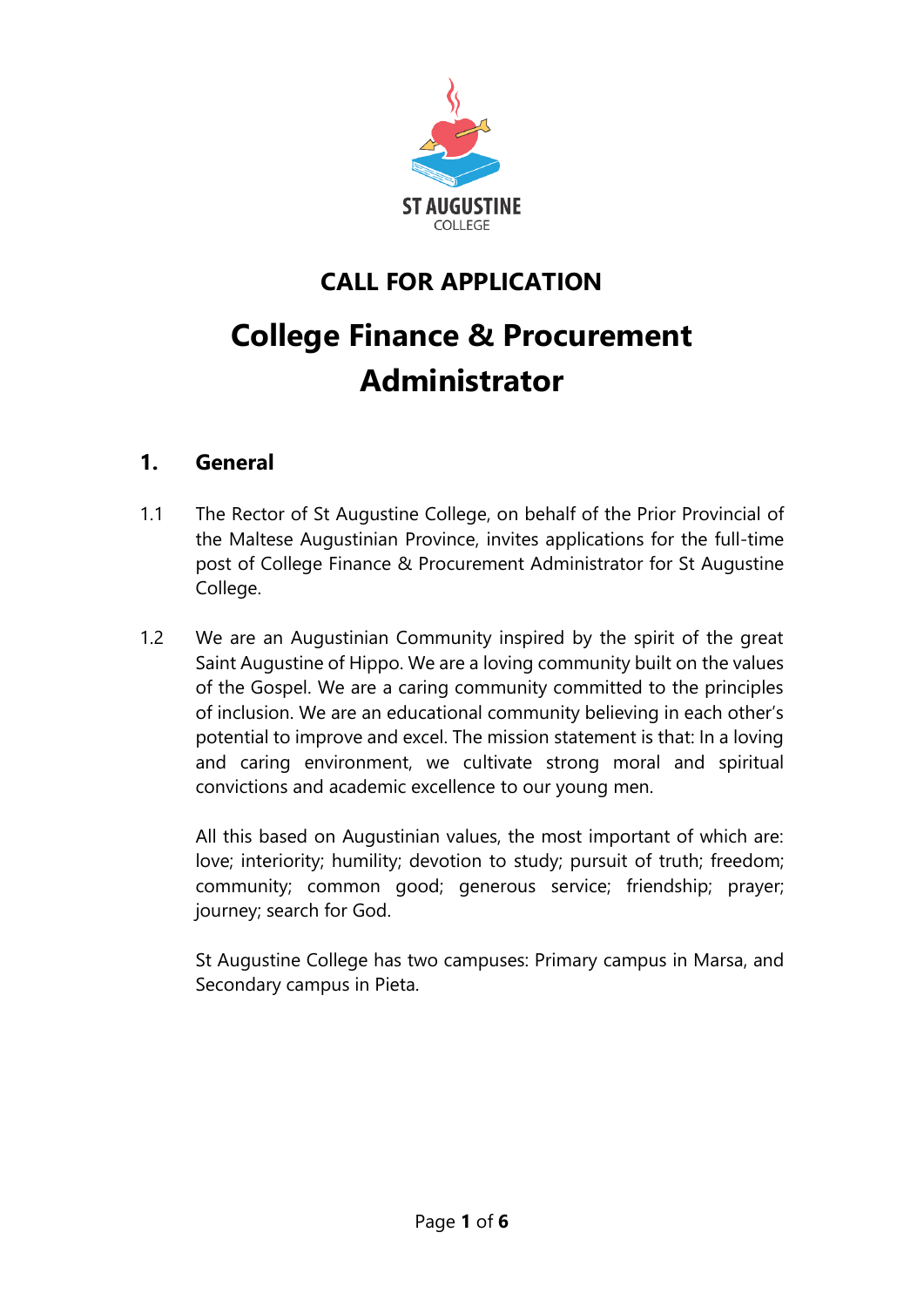#### **2. Purpose and Duties**

- 2.1 The roles and responsibilities of the College Finance & Procurement Administrator for St Augustine College shall include, but not limited to:
	- coordinate and prepare the budget and financial forecasts and report variances;
	- prepare and publish timely periodic management accounts;
	- coordinate the preparation of regulatory reporting;
	- research technical accounting issues for compliance;
	- support periodic-end and year-end close process for the auditors;
	- ensure quality control over financial transactions and financial reporting;
	- manage and comply with local, state, government reporting requirements and VAT filings;
	- develop and document business processes and accounting policies to maintain and strengthen internal controls;
	- coordinate EU funding and projects;
	- coordinate College projects;
	- implementing controls reconciling creditors' statements, reconciling bank balances, monitoring financial records including petty cash, accounts receivable, bank deposits, and reconciliations;
	- issue the necessary payments with an implemented control;
	- liaise with debtors and creditors:
	- carry out cost control duties;
	- manage all accounting operations including the accounting staff, while developing and monitoring procedures and manage people available within the department to reach optimal efficiency and output in order to achieve the roles and responsibilities, while ensuring even distribution of tasks according to roles, responsibilities and competences;
	- coordinate and having the overall responsibility of the monthly College payroll ensuring a reliable, accurate and timely service;
	- operate office equipment and software (such as SAGE) to create/maintain correspondence, spreadsheets, databases, and reports;
	- prepare, process, file and maintain correspondence, records, reports, forms, and work orders;
	- prepare plans for the purchase of equipment, services and supplies;
	- prepare any related technical specifications for the procurement of goods and services;
	- develop procurement strategies that are cost-effective;
	- source and engage reliable suppliers and vendors;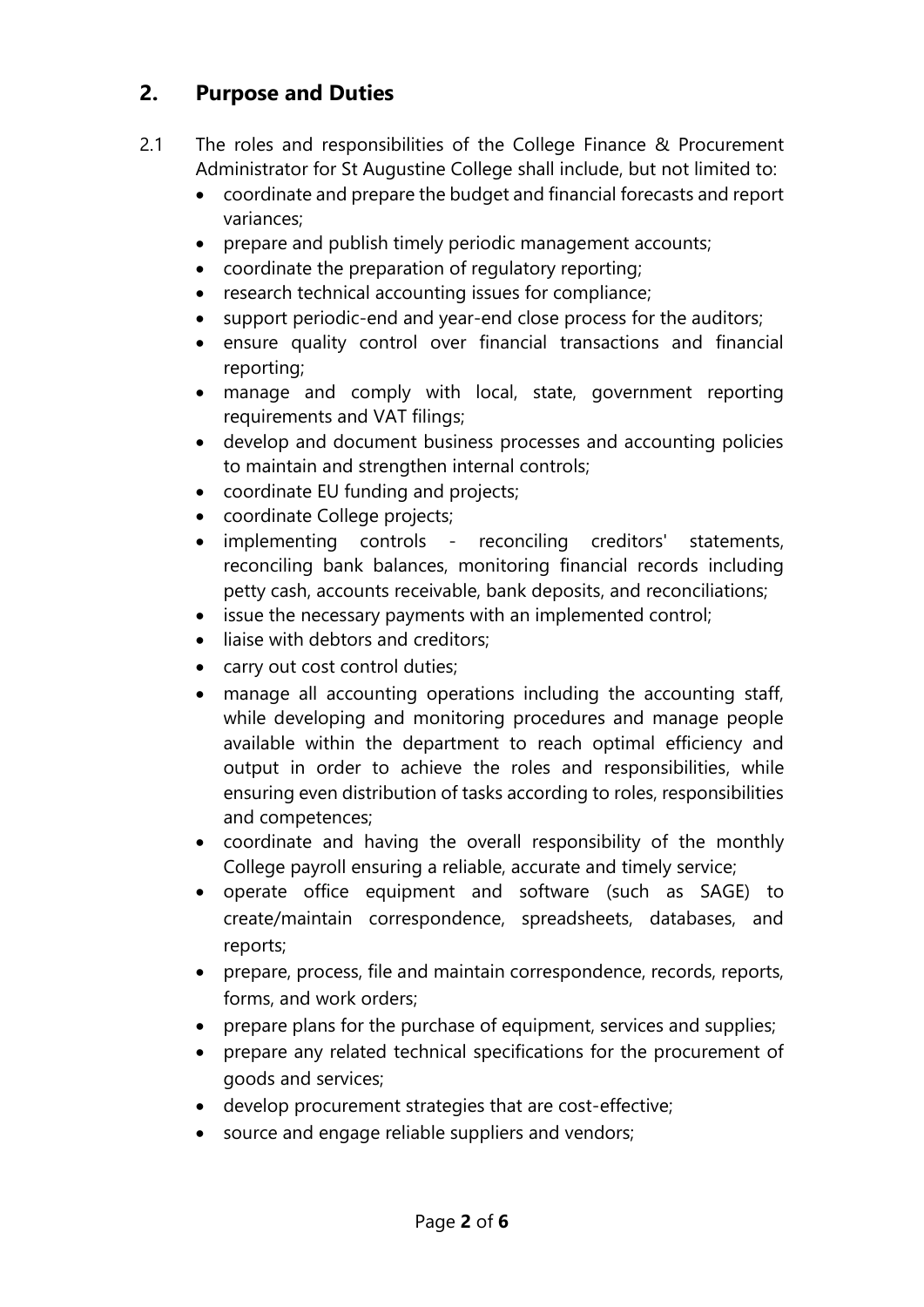- follow and enforce the college's procurement policies;
- review, compare, analyse and recommend products and services to be purchased;
- approve purchase orders and organize and confirm delivery of goods and services;
- perform risk assessments on potential contracts and agreements;
- maintain accurate purchase records:
- develop and maintain a fixed asset register;
- ensure that the standard operating procedures and the College's financial policies are adhered to;
- respond to enquiries and take/relay messages;
- communicate positively and effectively, and interact as a collaborative and consultative team member;
- understand and act in accordance with Education policies and procedures, including those of the Secretariat for Catholic Education;
- representing the Rector in seminars/conferences/meetings locally and abroad with regards to these matters;
- maintain confidentiality; and
- performing any other duties according to the exigencies of St Augustine College as directed by the Rector.
- 2.2 The College Finance & Procurement Administrator is directly accountable to the Rector and the Maltese Augustinian Province and it's structures, while abiding to rules and regulations of St Augustine College and the same Maltese Augustinian Province.

## **3. Terms and Conditions**

- 3.1 The selected candidate may be conditioned to a maximum of a six (6) day working week of an average weekly working time of forty (40) hours. The appointment, which is subject to a probationary period of one (1) year, is on a full-time basis and is subject to the rules and regulations governing from time to time the staff at St Augustine College.
- 3.2 All new appointees may be required to undergo an induction phase and any other relevant training which may be deemed necessary.
- 3.3 The Salary for the post of College Finance & Procurement Administrator is advantageous.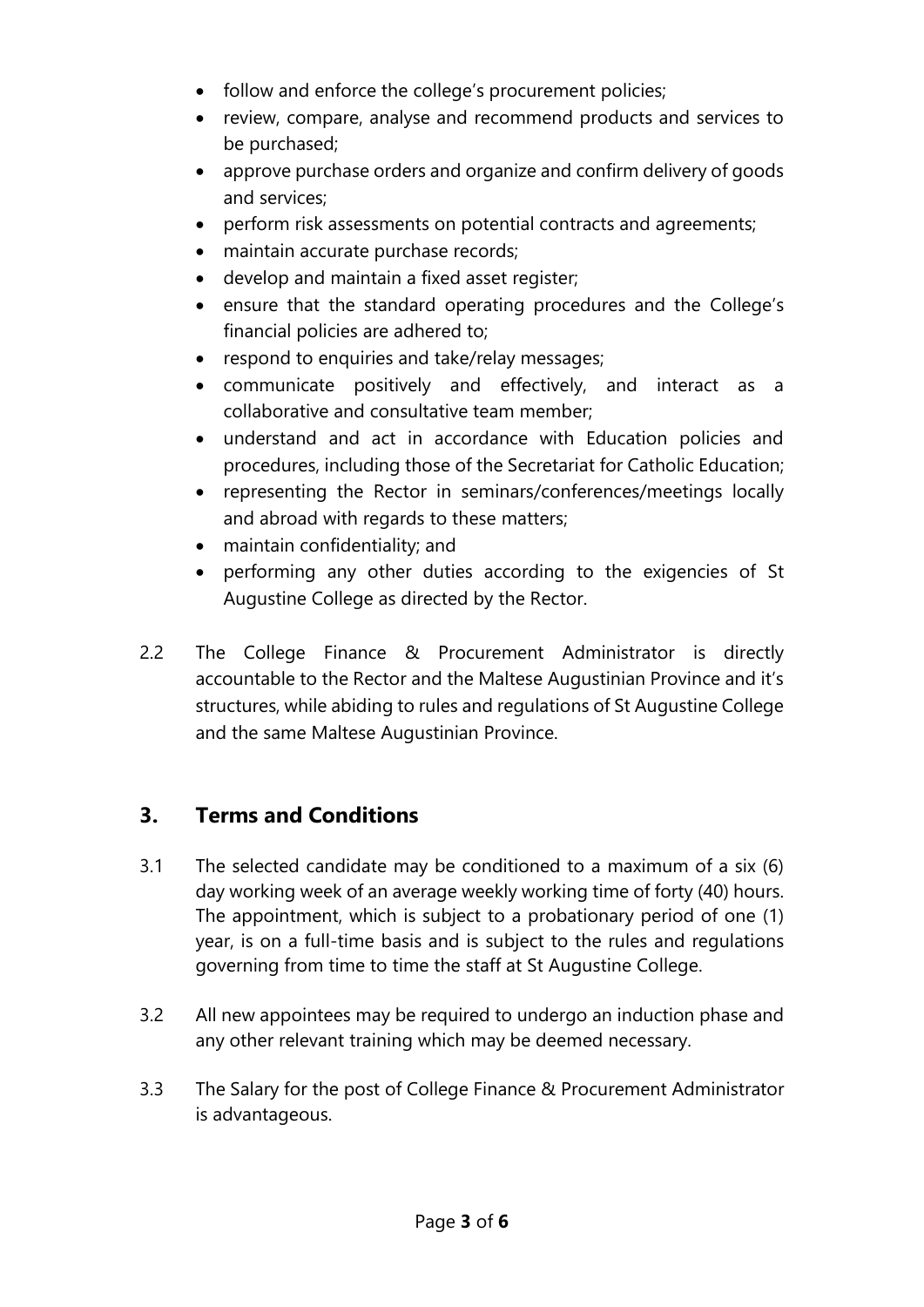3.4 The selected candidate may be required to attend courses and conferences, locally or abroad, as may be deemed necessary.

#### **4. Requirements**

The following are some of the requirements for the post:

- abides by the code of ethics issued by the Accountancy Board of Malta
- understands and respects the Augustinian ethos of St Augustine College
- thorough knowledge of accounting principles and procedures
- experience with creating financial statements
- experience with general ledger functions and the period-end/year end close process
- possess good negotiating skills
- possess an eye for detail and ability to work under pressure
- be self-motivated and possess problem-solving skills
- be willing to work within a team and under minimal supervision
- excellent accounting software user and administration skills

This position calls for a self-driven, dynamic, adaptable, forward looking and talented individual. The chosen applicant will be a key player, reporting to the Rector, the College Board and the Maltese Augustinian Province, and expected to have strong interpersonal and communications skills, a sound accounting background with strong computer proficiency.

#### **5. Eligibility Requirements**

- 5.1 By the closing time and date of the call for applications, applicants must:
	- have the ability to communicate well in the Maltese and English languages;
	- be a qualified accountant having at least three (3) years of overall combined accounting and finance experience;
	- be in possession of a valid driving licence;
	- experience in management and administration would be considered as an asset.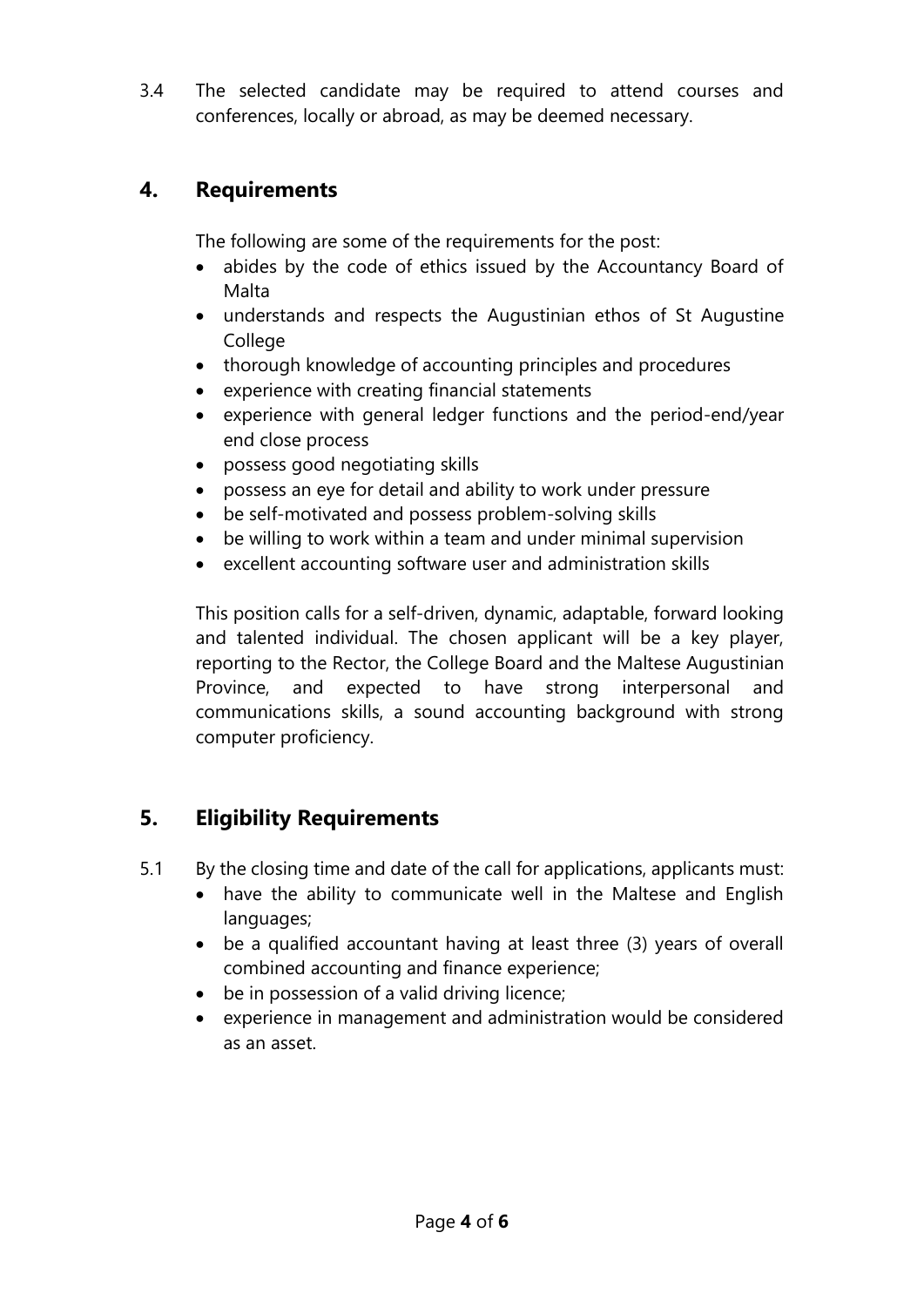5.2 By the closing time and date of the call for applications, applicants must be:

Citizens of Malta; OR

- a) citizens of another European Union Member State; OR
- b) citizens of other countries to which the EU provisions on free movement of persons apply (in case of difficulty the Director Citizenship and Expatriate Affairs, Ministry of Foreign Affairs is to be consulted regarding the countries to which EU provisions apply); OR
- c) be the spouse and children, even if they are third country nationals, of any person mentioned at (a), (b) and (c) above, provided they are eligible to work in Malta under current legislation. This should be determined with the advice of the Director, Citizenship and Expatriate Affairs, Ministry of Foreign Affairs.
- d) The appointment of candidates referred to at (a), (b) and (c) above would necessitate the issue of an employment license in so far as this is required by the Immigration Act and subsidiary legislation.
- e) Candidates must have the ability to communicate orally and in writing in both the Maltese and English language.
- 5.3 St Augustine College would like to remind all interested applicants that it has zero tolerance policy towards any form of child abuse. St Augustine College adheres to S.L. 327.546 (Recruitment, Initial Training and Continuous Professional Development of Personnel and Protection of Minors in Compulsory Education Regulations 2016) in its recruitment process. It also adheres to the Maltese Ecclesiastical Province Statement of Policy and Procedures in Cases of Sexual Abuse (2014).

### **6. Submission of Supporting Documentation**

6.1 Qualifications and experience claimed must be supported by certificates, jobsplus History of Employment/other evidence, together with 3 (three) testimonials, copies of which should be sent before and then presented again at interview stage for verification purposes.